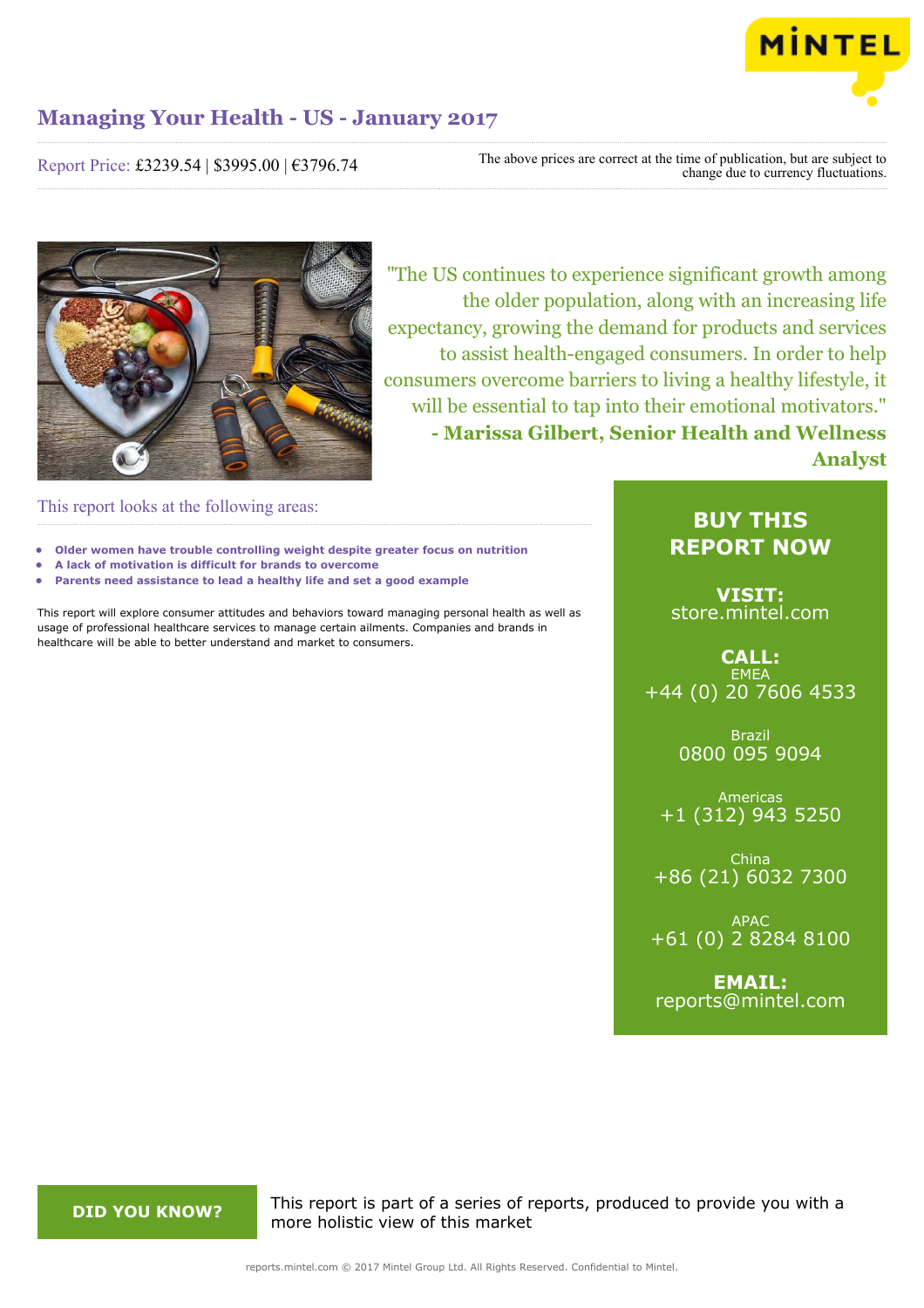

Report Price: £3239.54 | \$3995.00 | €3796.74

The above prices are correct at the time of publication, but are subject to change due to currency fluctuations.

### **Table of Contents**

### What you need to know Definition The issues Older women have trouble controlling weight despite greater focus on nutrition Figure 1: Weight control self-perceptions, by age and gender, October 2016 A lack of motivation is difficult for brands to overcome Figure 2: Challenges, October 2016 Parents need assistance to lead a healthy life and set a good example Figure 3: Select challenges, by parental status, October 2016 The opportunities Focus on improving outlook on life to cultivate healthy behaviors Figure 4: Self-perceptions, by respondents with a positive outlook on life, October 2016 Help young adults overcome their hurdles to living a healthy lifestyle Figure 5: Select challenges, by age, October 2016 Tap into consumer's emotions to engage them in healthy behaviors Figure 6: Reasons to be healthy, October 2016 What it means Certain US populations are growing and Americans are living longer Obesity and a lack of sleep are health risks Good health and positivity may go hand in hand The US population is aging; Seniors are paying attention to their health Figure 7: US population, by age, 2012-22 Women account for a larger portion of older adults Figure 8: US population, by gender, 2017 Americans are living longer; an incentive to live a healthy life Figure 9: Life expectancy at birth, by gender and race and Hispanic origin, 2006 and 2014 The struggle to drop the weight persists Figure 10: Prevalence of obesity among US adults aged 20 and over, 1997-2015 Catching ZZZ's is essential for good health **Overview Executive Summary The Market – What You Need to Know Market Factors – Demographics Market Factors – Other**

Figure 11: Percentage of adults who reported seven hours or more of sleep per 24-hour period, by age and race and Hispanic origin,  $2014$ 

Two thirds of American believe they are in excellent or very good health

# BUY THIS REPORT NOW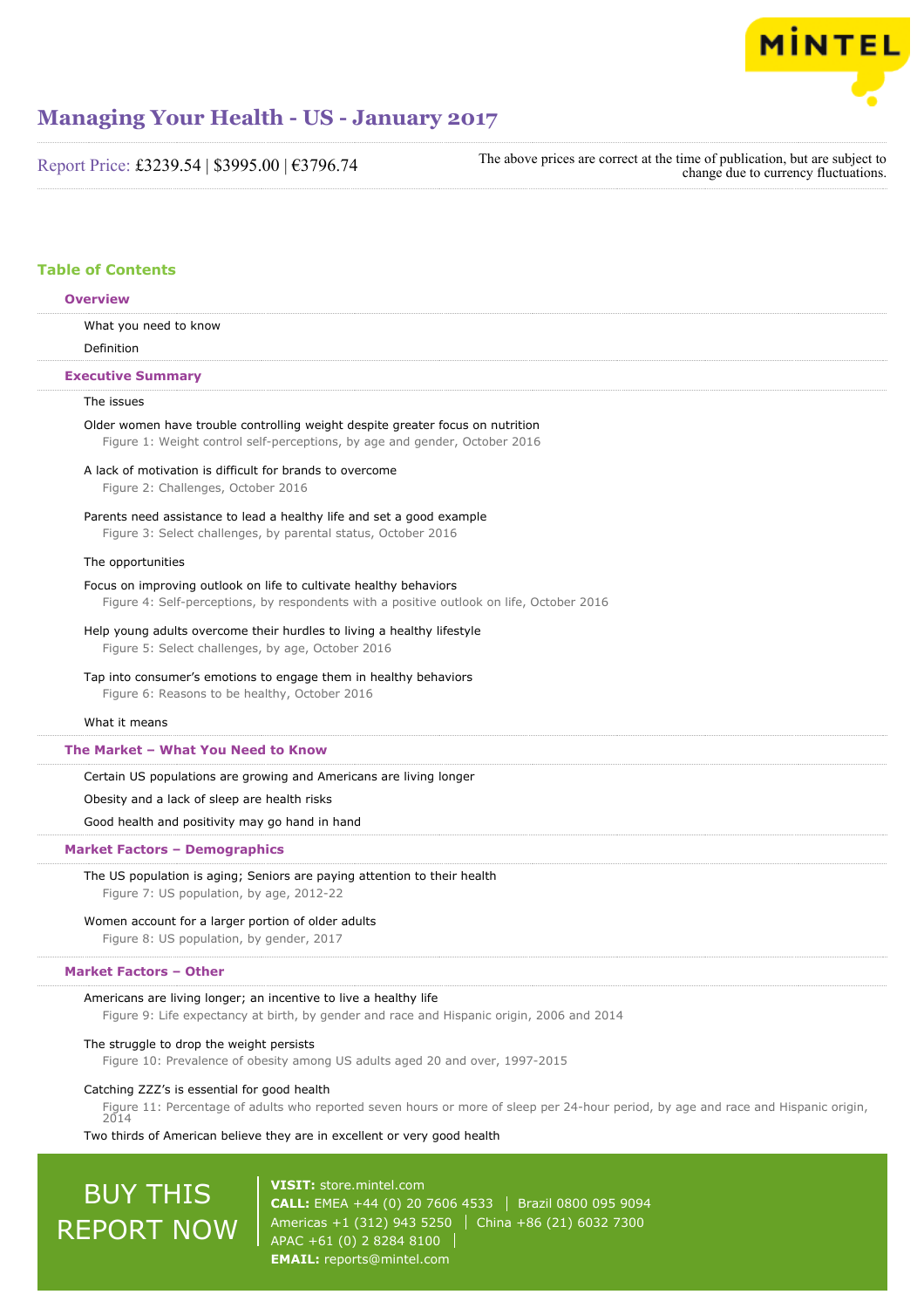

| Report Price: £3239.54   \$3995.00   €3796.74                                                           | The above prices are correct at the time of publication, but are subject to<br>change due to currency fluctuations. |
|---------------------------------------------------------------------------------------------------------|---------------------------------------------------------------------------------------------------------------------|
|                                                                                                         |                                                                                                                     |
| Figure 12: Excellent/very good self-assessed health status, 1997-2015                                   |                                                                                                                     |
| Most people are content with their life                                                                 |                                                                                                                     |
| Figure 13: Agree a lot/agree a little: I'm very happy with my life as it is, 2008-16                    |                                                                                                                     |
| Key Players - What You Need to Know                                                                     |                                                                                                                     |
| Expanding health information reach, disposing of the unwanted, and giving away medication               |                                                                                                                     |
| Prescription drug use not linked to improved health and private employee health information is violated |                                                                                                                     |
| The future of the ACA (Affordable Care Act) remains unclear; mental health outreach gets social         |                                                                                                                     |
| <b>What's Working?</b>                                                                                  |                                                                                                                     |
| Social media is having an impact on heath                                                               |                                                                                                                     |

Pharmacies highlight efforts to dispose of unwanted medications

Free OTC medication and health screenings help those in need

#### **What's Not Working?**

Prescription drug use doesn't correlate with improved health Figure 14: Health self-perceptions, by prescription medication use, October 2016

#### AARP files lawsuit against EEOC

#### **What's Next?**

#### The future of the ACA is uncertain; but changes are imminent

Figure 15: 2016 elections perceived impact on health insurance, November 2016

Are social media platforms the key to mental health outreach?

#### **The Consumer – What You Need to Know**

Overall, consumers have modest self-perceptions of health

Managing health requires a number of approaches

People just want to feel good

Most adults encounter some challenges when trying to live healthy

The type of non-life-threatening illness determines the treatment

Adults are using a variety of methods to manage health

#### **Self-Perceptions**

#### Health perceptions are tied to age

Figure 16: Select health self-perceptions, by age, October 2016

#### Positive outlook on life could be attributed to good health

Figure 17: Self-perceptions, by respondents with a positive outlook on life, October 2016

#### Older women challenged by weight; yet most focused on well-balanced diet

Figure 18: Weight control self-perceptions, by age and gender, October 2016

#### Gender and lifestage impacts control over stress

Figure 19: Self-perception of stress control, by gender and age, household income, parental status by gender, and employment status, October 2016

#### **Factors for Health**

Managing health requires an expansive proactive tool kit

# BUY THIS REPORT NOW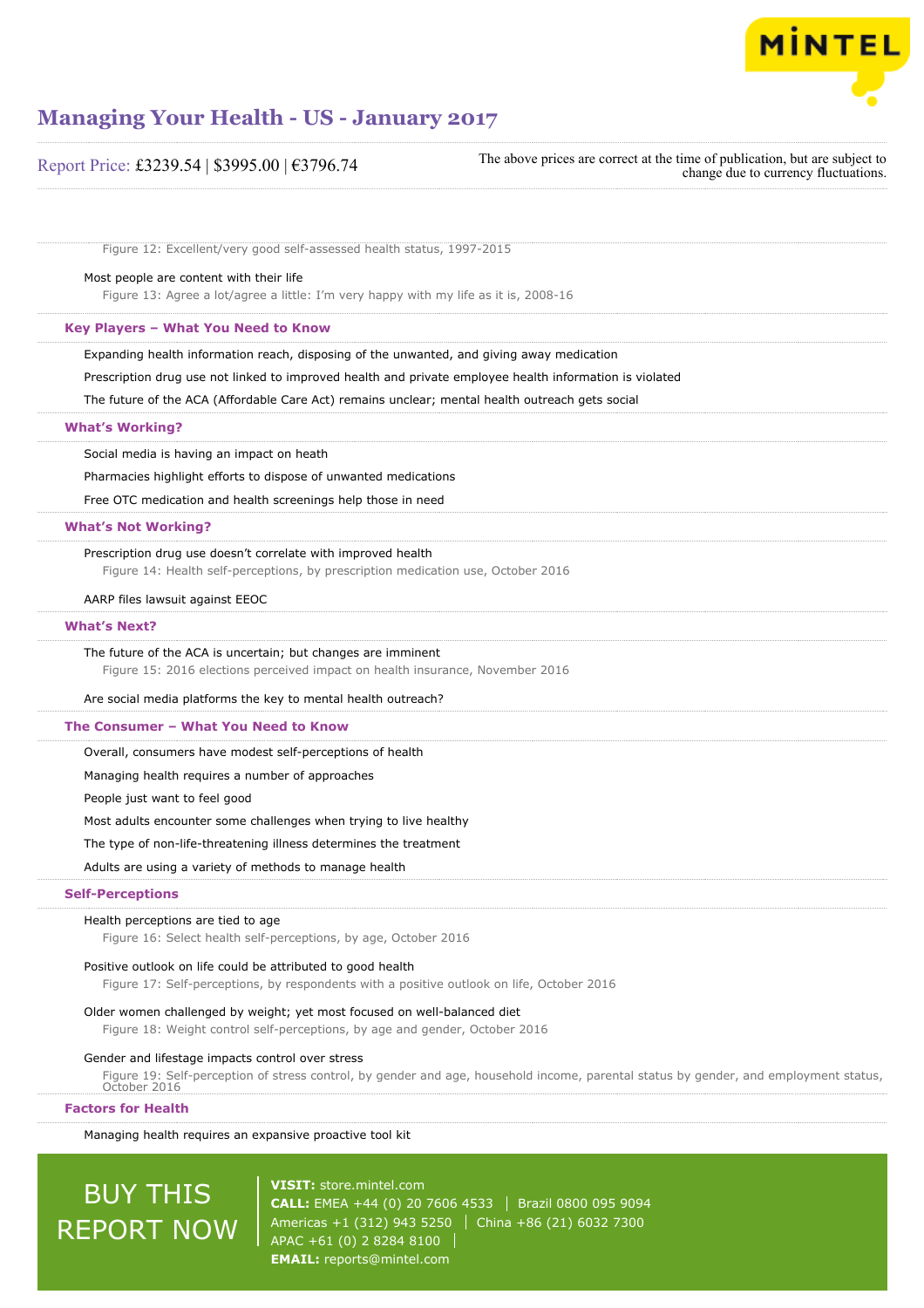

### Report Price: £3239.54 | \$3995.00 | €3796.74

The above prices are correct at the time of publication, but are subject to change due to currency fluctuations.

Figure 20: Factors for health, October 2016

#### Older adults are doing more to manage their health

Figure 21: Select factors for health, by age, October 2016 Women's age influences their focus when managing their health

#### Figure 22: Select factors for health, by gender and age, October 2016

#### Consumers taking action have healthier self-perceptions

Figure 23: Select self-perceptions, by factors for health, October 2016

#### **Reasons to be Healthy**

#### People just want to feel good

Figure 24: Reasons to be healthy, October 2016

#### Women express more reasons to be healthy

Figure 25: Select reasons to be healthy, by gender, October 2016

### Older adults motivated by healing and longevity; younger adults want confidence

Figure 26: Select reasons to be healthy, by age, October 2016

#### Black adults are motivated to manage ailments and live a long life

Figure 27: Living longer and managing health conditions motivation for healthy lifestyle, by race and Hispanic origin, October 2016

#### **Challenges**

### The majority of adults are faced with a challenge to live a healthy life

Figure 28: Challenges, October 2016

#### Young adults are faced with more challenges

Figure 29: Select challenges, by age, October 2016

Figure 30: Physical limitations and no challenges, by age, October 2016

#### Parents need convenient, time-saving ways to be healthy

Figure 31: Select challenges, by parental status, October 2016

#### Work is a hurdle to health for full-time employees

Figure 32: Job and time challenges, by employment status, October 2016

#### **Steps of Treatment**

#### A bodily injury requires medical treatment

Figure 33: Steps of treatment for an injury, October 2016

Figure 34: Select steps of treatment for an injury, by gender and age, October 2016

#### Rest and OTC medications are key in managing the flu

Figure 35: Steps of treatment for the flu, October 2016

Figure 36: Select steps of treatment for the flu, by gender and age, October 2016

#### OTC medications are the top choice for treating common ailments

Figure 37: Select steps of treatment for a cold/cough, body pain, digestive health issues, October 2016

Figure 38: Select steps of treatment for a cold/cough, body pain, digestive health issues, by gender and age, October 2016

#### **Methods of Managing Health**

More adults are working out at home than a gym

# BUY THIS REPORT NOW